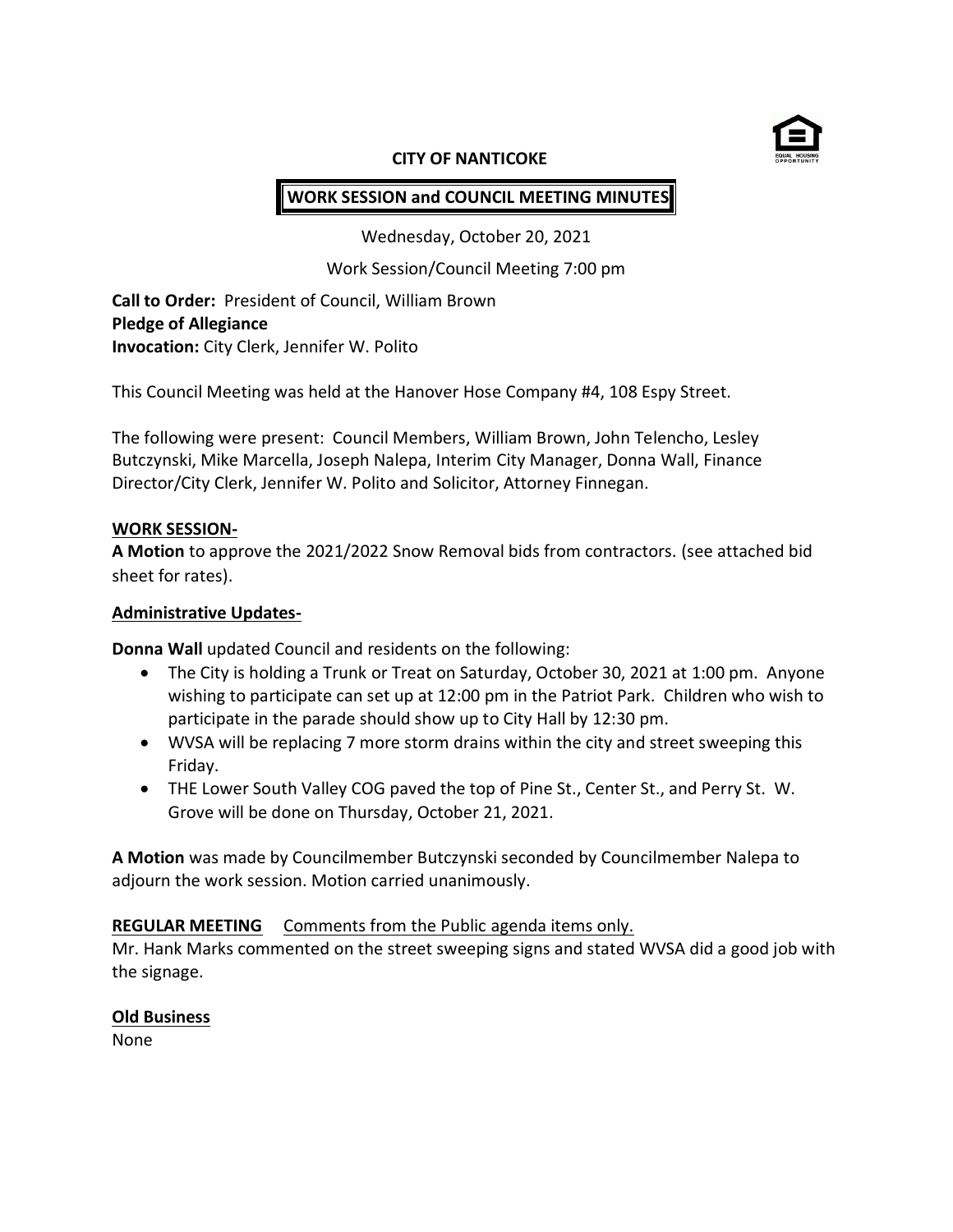### **New Business**

**A Motion** to approve the October 6, 2021 minutes was made by Councilmember Telencho seconded by Councilmember Marcella.

Motion carried 4-0, Councilmember Butczynski abstained.

**A Motion** to approve the payment of the bills in the amount of \$355,192.54, (Payroll(s) \$107,744.34 and Payables \$247,448.20) was made by Councilmember Butczynski seconded by Councilmember Nalepa.

Motion carried unanimously.

**A Motion** to approve the 2021/2022 Snow Removal bids from contractors. (see attached bid sheet for rates) was made by Councilmember Telencho seconded by Councilmember Butczynski.

Motion carried unanimously.

## **COMMENTS FROM THE PUBLIC –**

**Mr. Hank Marks** of Loomis Street, commented on the 4 parts of the City's Home Rule Charter that will be on the November 2, 2021 ballot for those residents who are not aware of the proposed changes. Mr. Marks stated he is in favor of changing Section 4:02 pertaining to the education requirements for the City Manager with 10 or more years' experience. However, Mr. Marks stated he does not agree with changing Sections 2.04 (lowering minimum age to sit on Council to 18 from 21), 2.12 (moving the Council meetings to 6:00 pm from 7:00 pm), and 3.06 (removing the statement that the Mayor shall not be able to work for any derivative of a municipality). President Brown commented on Hank's comments by stating that all of these issues were addressed back in August so Council could get feedback from the public and he went through each section and explained why Council is proposing these changes to the City's Home Rule Charter. President Brown closed by saying when the Home Rule Charter was written, some sections sounded good at that time but as time went on, Council realized some minor changes need to be made and that none of the proposed changes are major changes. **Ms. Julianna Zarzycki** asked if when the street sweeping is done on her road, could they get closer to the curb. DPW Foreman, Rick Josefowicz stated that if they get too close making the circle, they will hit the curb and all he can do is when the street sweeping is scheduled, he could send one of his workers to sweep the debris away from the curbs. Ms. Zarzycki stated the pothole in front of her driveway, previously repaired by the city, has opened up again and she asked if it could be redone. Ms. Zarzycki stated that there have been issues with people parking at the top of Meadow Crest Drive which is causing issues with inbound and outbound traffic. President Brown stated he will address this issue with Chief Roke.

**Mr. Joe Rentko** asked Council to please talk to the contractors working at the new warehouse to please clean the streets because their trucks are leaving a large amount of dirt on the roads creating a lot of dust. Councilmember Joe Nalepa stated he is aware of this issue and will address it with the contractors. President Brown stated they will speak to the Developer on Thursday. Mr. Rentko stated he has a new neighbor who does not speak any English, he speaks Spanish. The neighbor was asking about the refuse fee and collection and Mr. Rentko feels it would be a good idea to print our flyers out in both English and Spanish. Donna and Council thanked Mr. Rentko for the idea and agreed, it would be good for the community.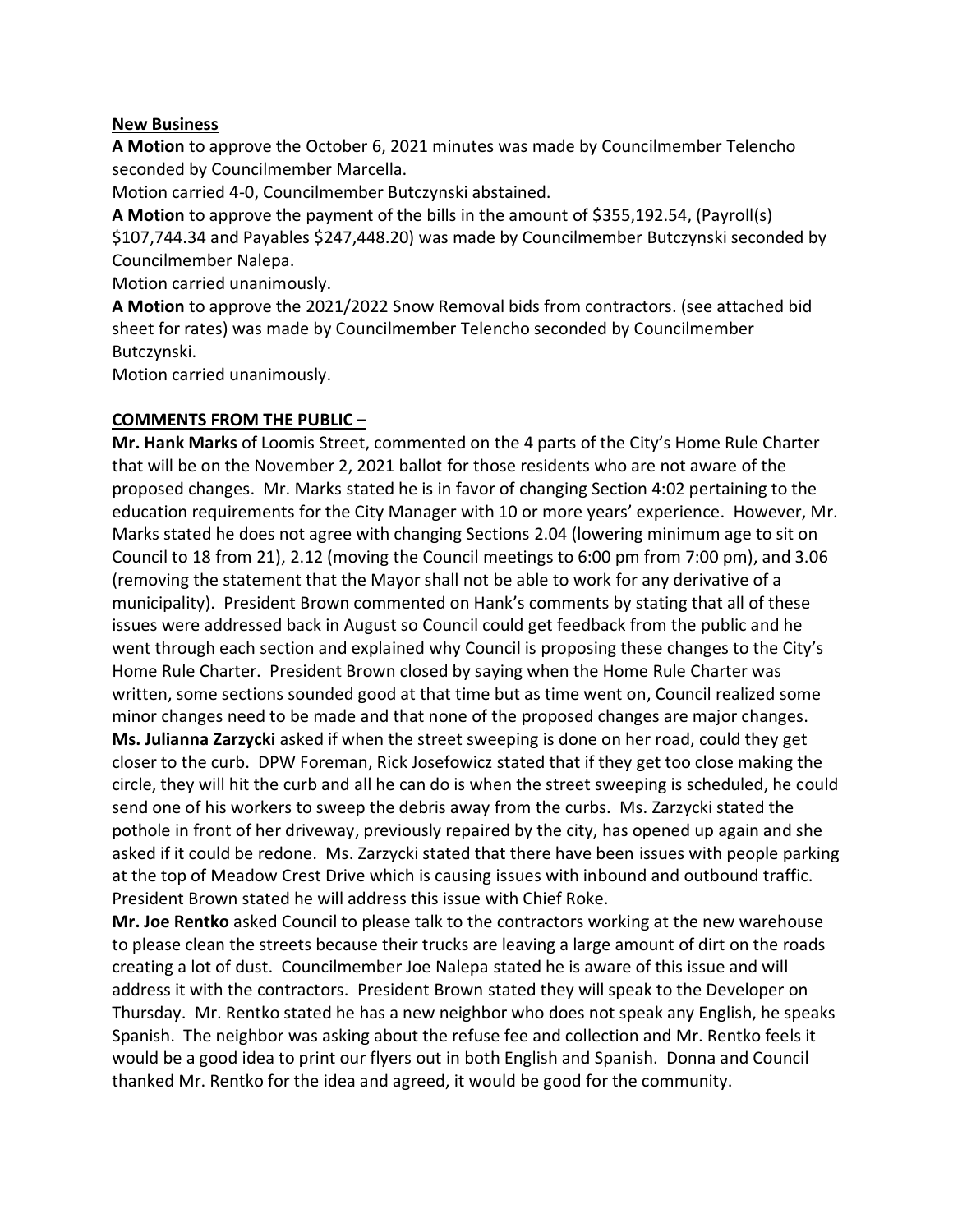## **Correspondence-**

None

## **Announcements-**

The Nanticoke Historical Society will hold a Celebrate Nanticoke History Day on Saturday, October 23, from 10 a.m. to 2 p.m. at the society offices in the Samantha Mill House, 495 East Main Street. To add to the celebration, present and past residents are asked to bring to our offices any Nanticoke memorabilia stored in their homes such as photos, letters, school records, etc. to be scanned and returned to the owner that day. Items that are handed down through generations, no matter how unimportant they may seem add to the rich history of the city and its residents. For more information call 570-258-1367. Ms. Julianna Zarzycki commented that they have been flooded with information which they are very grateful for but it is taking longer to return what has been dropped off to be scanned.

## Mark your calendars for October 23!

State Rep. Gerald Mullery is holding a second free document shredding event this year. They will be at Crestwood High School in Mountain Top. Safely dispose of your old documents and keep your personal information safe.

The City of Nanticoke's **2022 Budget** will be up for public inspection at 9:00 am on Friday, October 29, 2021 in the Council Chambers at 15 E. Ridge Street, Nanticoke. The 2022 Budget Hearing will be held on Wednesday, November 17, 2021 at 6:30 pm. (Prior to the Council Meeting). President Brown informed the residents that there are no increases in fees or taxes for 2022.

## **Councilmember Comments-**

**Vice President Telencho** thanked Hanover Hose Co. #4 for having us tonight. Vice President Telencho wants to make it very clear that the accusation posted on the Nanticoke Venting Page that stated the reason that Nanticoke only has one Fast Food Restaurant which is Burger King, is because the City and Burger King have an exclusivity contract not to allow others to operate within the city; **THIS IS FALSE!!!** We welcome any new businesses into our city replied Vice President Telencho.

**Councilmember Butczynski** thanked everyone involved in another great budget process, especially Jennifer Polito. Councilmember Butczynski stated that Jennifer is great at what she does, great with numbers and puts up with a lot of questions and comments from Council.

**Councilmember Marcella** thanked the DPW Department for the clean-up and extra lighting in the park to prep for the City's Halloween Trunk or Treat event.

**Councilmember Nalepa** stated he will nip the trucks leaving dirt on the city roads in the butt.